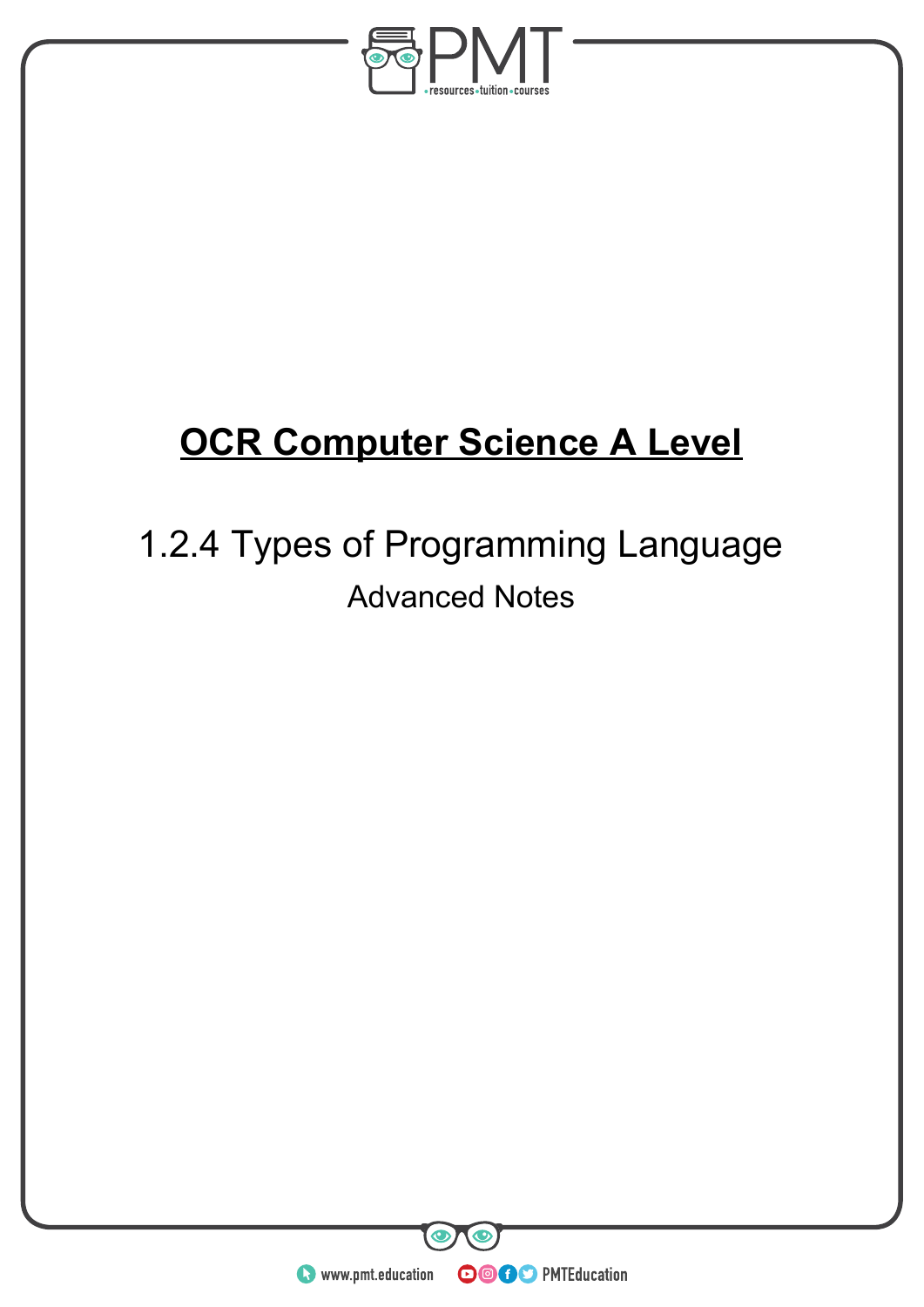

# **Specification:**

# **1.2.4 a)**

# **● Programming paradigms**

- Need for these paradigms
- Characteristics of these paradigms
- **1.2.4 b)** 
	- **Procedural languages**

# **1.2.4 c)**

- **Assembly language** 
	- Following LMC programs
	- Writing LMC programs
- **1.2.4 d)**

## **● Modes of addressing memory**

○ Intermediate, Direct, Indirect, Indexed

## **1.2.4. e)**

# **● Object-oriented languages**

- Classes
- Objects
- Methods
- Attributes
- Inheritance
- Encapsulation
- Polymorphism

**WWW.pmt.education**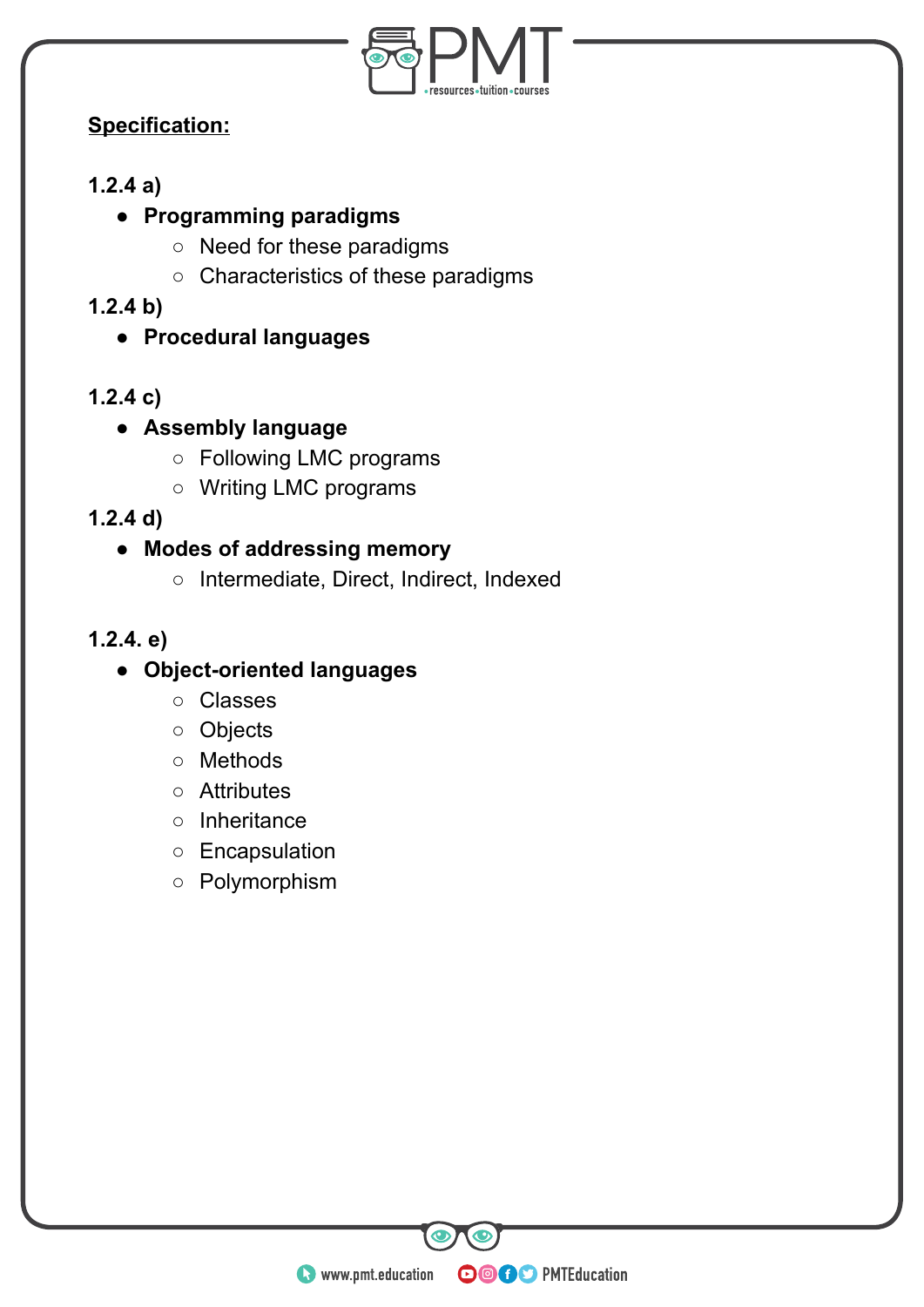

# **Programming Paradigms**

Programming paradigms are different approaches to using a programming language to solve a problem. They are split into two broad categories - imperative and declarative - which can be broken down further into more specific paradigms. The imperative programming paradigm includes the procedural and object-oriented paradigms while the declarative paradigm is split into logic and functional paradigms. The paradigm used depends on the type of problem that needs solving.

# Note

Most programming languages such as Python allow for more than one paradigm.



#### **Imperative**

Imperative programming paradigms use code that clearly specifies the actions to be performed.

#### Procedural

Procedural programming is one of the most widely-used paradigms as it can be applied to a wide range of problems and is relatively easy to write and interpret. This is a type of imperative programming which uses a sequence of instructions which may be contained within procedures. These instructions are carried out in a step-by-step manner.

# **Synoptic Link**

You will encounter the programming constructs discussed here again in 2.2.

Examples: *Pascal, Python, Logo*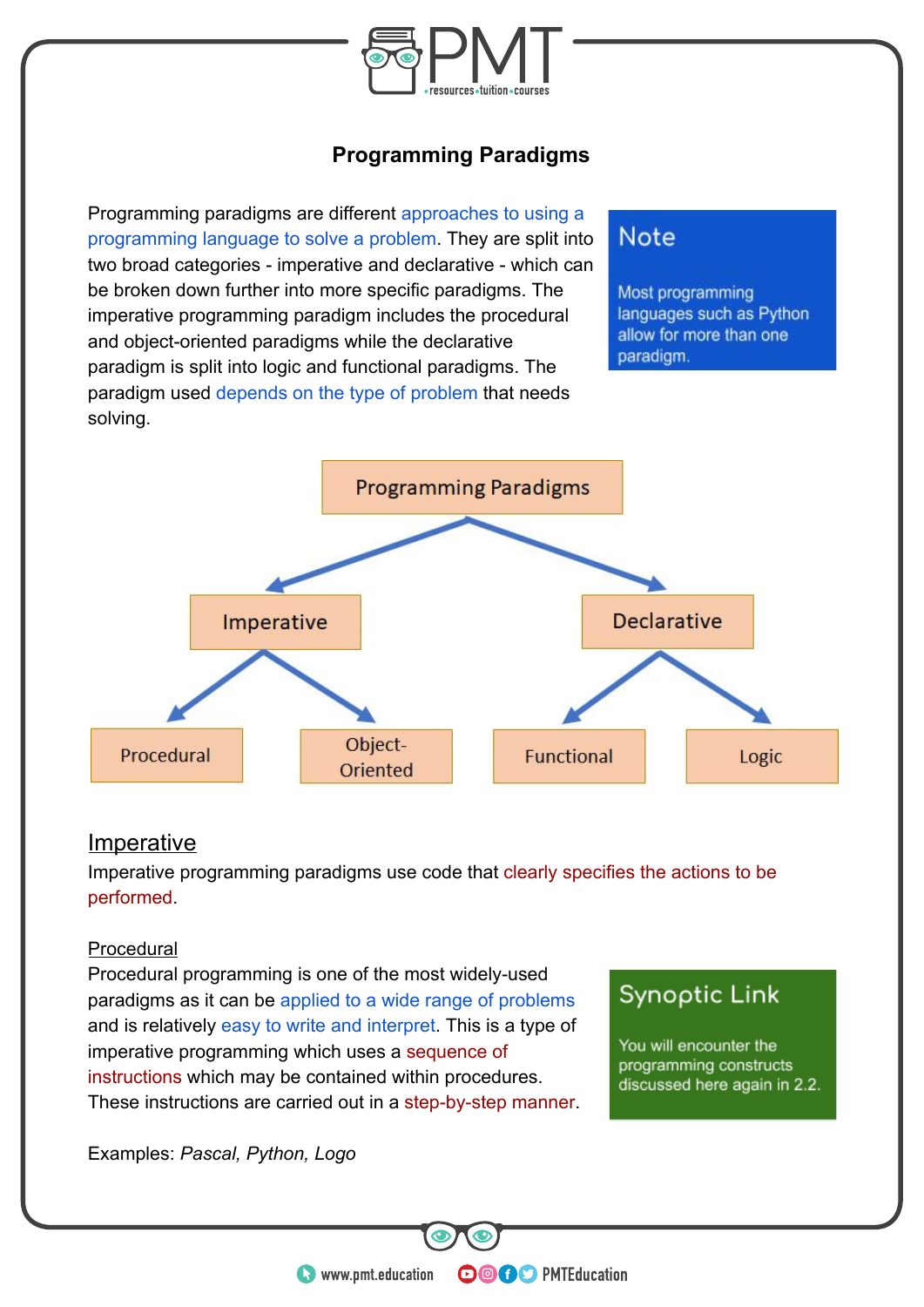

#### Object-Oriented

Object-oriented programming (referred to as OOP) is another popular paradigm as it is applicable to certain types of problem with lots of reusable components which have similar characteristics. OOP is built on entities called objects formed from classes which have certain attributes and methods. OOP focuses on making programs that are reusable and easy to update and maintain.

Examples: *Python, Delphi, Java* 

### **Declarative**

Declarative programming focuses on stating the desired result rather than the exact series of instructions that need to be performed to get to the result. It is the role of the programming language to determine how best to obtain the result and the details about how it is obtained are abstracted from the user. This type of programming is common in expert systems and artificial intelligence.

#### **Functional**

Functional programming uses the concept of reusing a set of functions, which form the core of the program. Programs are made up of lines of code consisting of function calls, often combined within each other. Functional programming is closely linked to mathematics.

Examples: *Haskell, C#, Java*

#### Logic

Logic languages are also part of the declarative programming paradigm and use code which defines a set of facts and rules based on the problem. Queries are used to find answers to problems.

**OOOO** PMTEducation

Example: *Prolog* 

# **Synoptic Link**

Declarative languages and OOP are built around the principle of abstraction, which is explored in 2.1.

# **Function**

A named block of code that performs a specific task and returns a value.

**C** www.pmt.education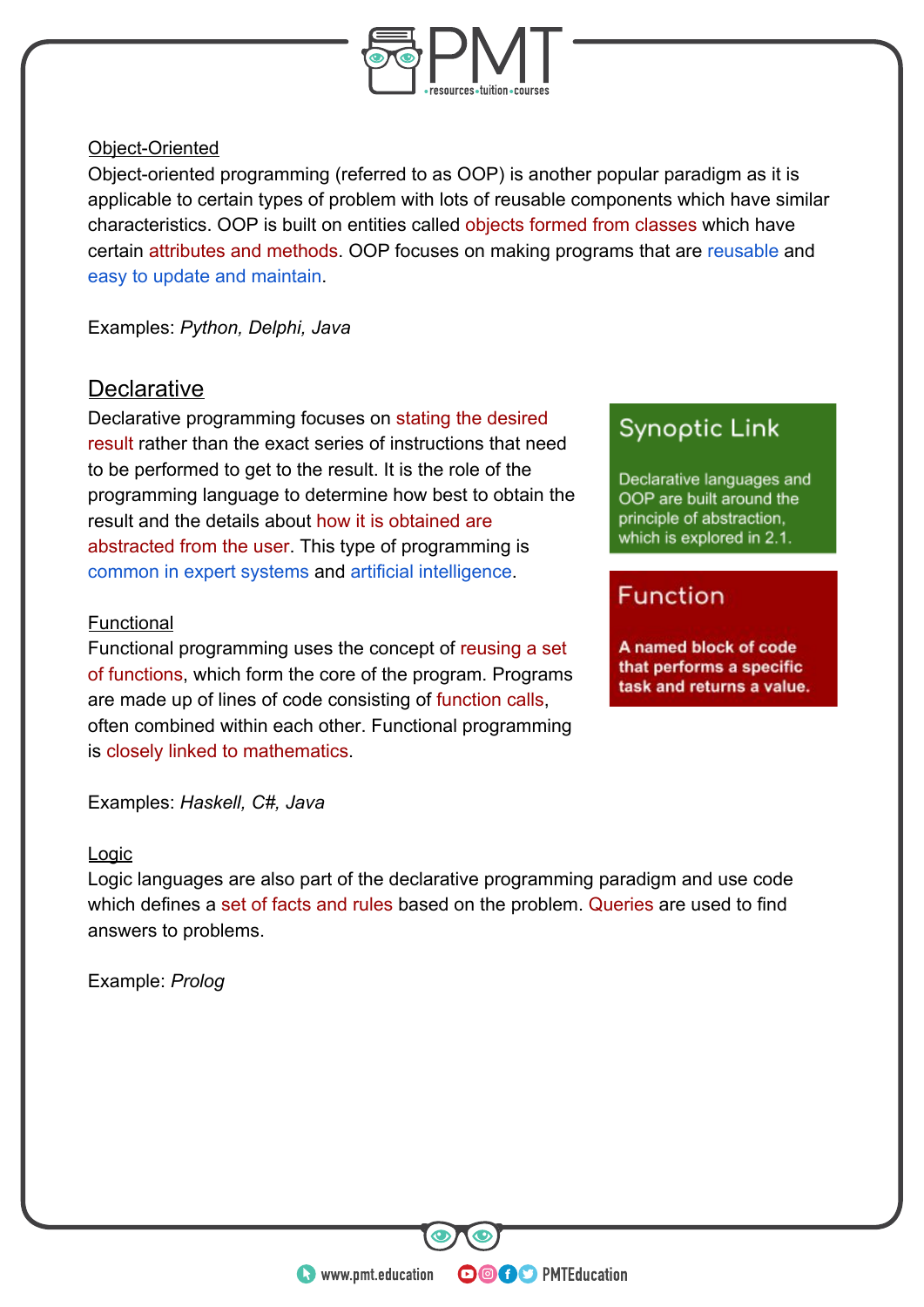

## **Procedural Language**

Procedural programming is used for a wide range of software development as it is very simple to implement. However, it is not possible to solve all kinds of problems with procedural languages or it may be inefficient to do so.

Procedural languages use traditional data types such as integers and strings which are built into the language and also provide data structures like dictionaries and arrays.

Structured programming is a popular subsection of procedural programming in which the control flow is given by four main programming structures:

**Sequence** 

Code is executed line-by-line, from top to bottom.

**Selection** 

A certain block of code is run if a specific condition is met, using IF **statements** 

**Iteration** 

A block of code is executed a certain number of times or while a condition is met. Iteration uses FOR, WHILE or REPEAT UNTIL loops.

**Recursion** 

Functions are expressed in terms of themselves. Functions are executed, calling themselves, until a certain condition known as a base case (which does not call the function) is met.

Therefore procedural programming is suited to problems that can easily be expressed as a series of instructions using the constructs described above.

# **Assembly Language**

Assembly language is the next level up from machine code and is part of a family of low level languages. This is converted to machine code using an assembler when it is executed.

Assembly language uses mnemonics rather than binary, which makes it easier to use than direct machine code. Each mnemonic is represented by a numeric code.

# Mnemonic

An abbreviation for a machine code instruction in assembly code.

However, the commands that assembly language uses are processor-specific as it directly

**OOOO** PMTEducation

**C** www.pmt.education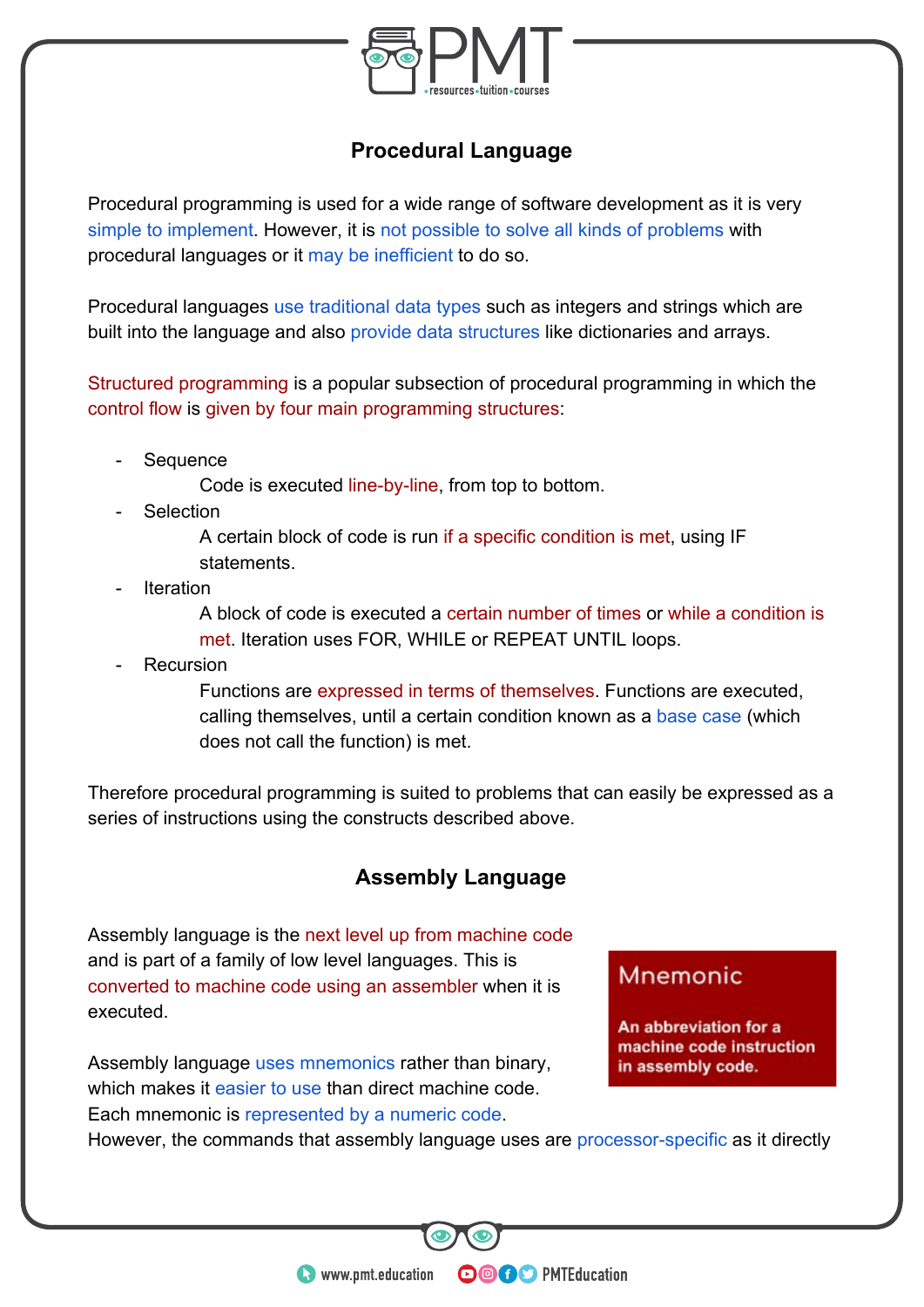

interacts with the CPU's special purpose registers. This allows for direct interaction with hardware so is useful in embedded systems.

Typically, each instruction in assembly language is equivalent to almost one line of machine code.

Below is a list of the mnemonics you need to be aware of and be able to use:

| <b>Mnemonic</b> | <b>Instruction</b>   | <b>Function</b>                                                                                           |
|-----------------|----------------------|-----------------------------------------------------------------------------------------------------------|
| <b>ADD</b>      | Add                  | Add the value at the given memory address to the<br>value in the Accumulator                              |
| <b>SUB</b>      | Subtract             | Subtract the value at the given memory address<br>from the value in the Accumulator                       |
| <b>STA</b>      | <b>Store</b>         | Store the value in the Accumulator at the given<br>memory address                                         |
| <b>LDA</b>      | Load                 | Load the value at the given memory address into the<br>Accumulator                                        |
| <b>INP</b>      | Input                | Allows the user to input a value which will be held in<br>the Accumulator                                 |
| <b>OUT</b>      | Output               | Prints the value currently held in the Accumulator                                                        |
| <b>HLT</b>      | Halt                 | Stops the program at that line, preventing the rest of<br>the code from executing.                        |
| <b>DAT</b>      | Data                 | Creates a flag with a label at which data is stored.                                                      |
| <b>BRZ</b>      | Branch if zero       | Branches to a given address if the value in the<br>Accumulator is zero. This is a conditional branch.     |
| <b>BRP</b>      | Branch if positive   | Branches to a given address if the value in the<br>Accumulator is positive. This is a conditional branch. |
| <b>BRA</b>      | <b>Branch always</b> | Branches to a given address no matter the value in<br>the Accumulator. This is an unconditional branch.   |

Below is an example of an LMC program which returns the remainder, called the modulus, when num1 is divided by num2.

> INP STA num1 INP

**Note** 

**OOOO** PMTEducation

In a high-level language, this program would be represented as a single instruction - MOD.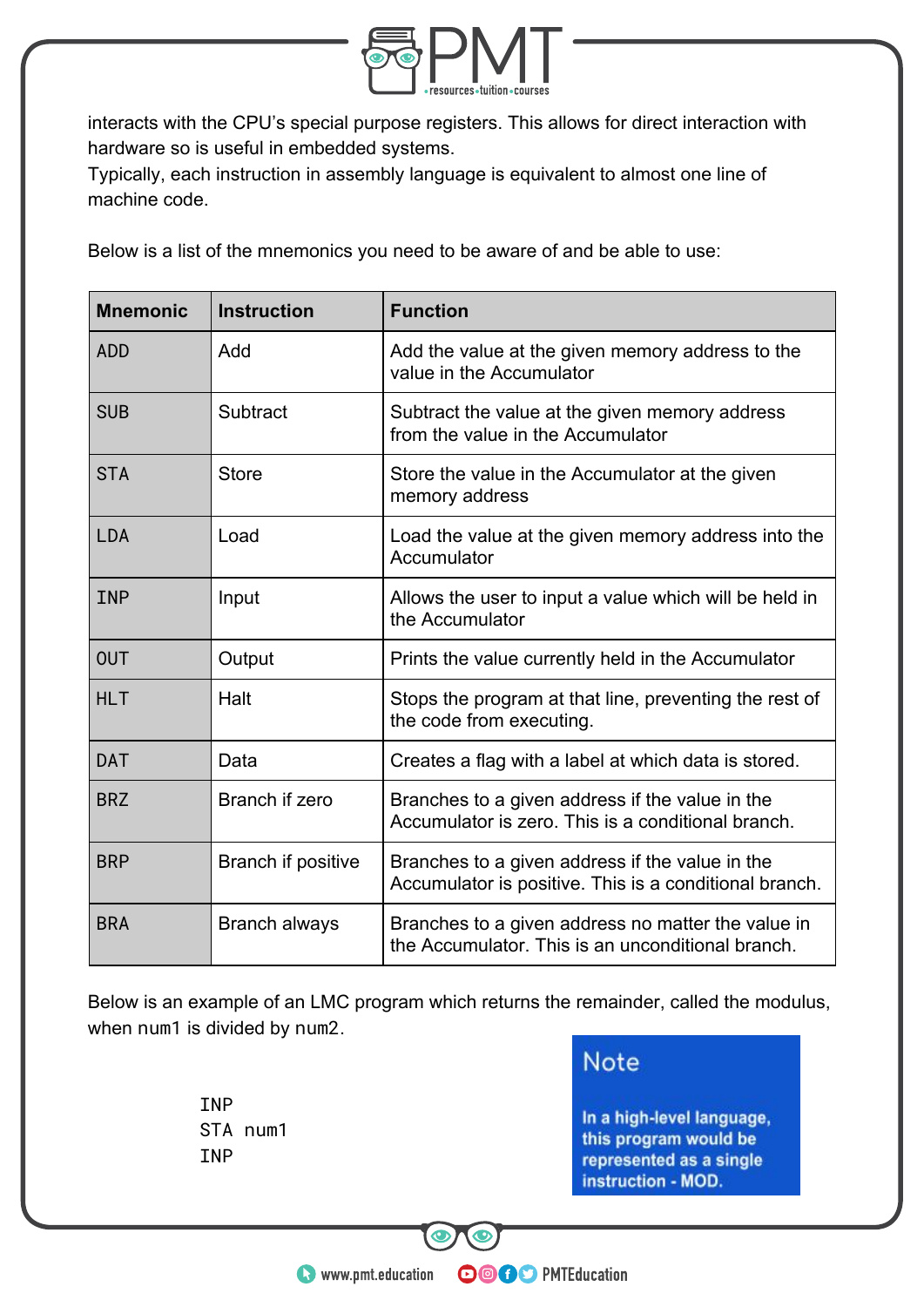

STA num2 LDA num1 LDA num1 OUT HLT num1 DAT num2 DAT

positive STA num1 // branches to the 'positive' flag, SUB num2 subtracting num2 while the result BRP positive of num1 minus num2 is positive

### **Modes of Addressing Memory**

Machine code instructions are made up of two parts, the opcode and operand. The opcode specifies the instruction to be performed from the table above. The operand holds a value which is related to the data on which the instruction is to be performed.

In some cases, the operand may hold the actual value on which the instruction is to be executed but more often, it holds an address related to where this data is stored. Addressing modes allow for a much greater number of locations for data to be stored as the size of the operand would otherwise constrain the number of addresses that could be accessed.

It is the addressing mode that specifies how the operand should be interpreted. The addressing mode is part of the opcode and there are four addressing modes you need to know:

- Immediate Addressing

The operand is the actual value upon which the instruction is to be performed, represented in binary,

Direct Addressing

The operand gives the address which holds the value upon which the instruction is to be performed. Direct addressing is used in LMC.

Indirect Addressing

The operand gives the address of a register which holds another address, where the data is located.

- Indexed Addressing

An index register is used, which stores a certain value. The address of the operand is determined by adding the operand to the index register. This is necessary to add an offset in order to access data stored contiguously in memory such as in arrays.

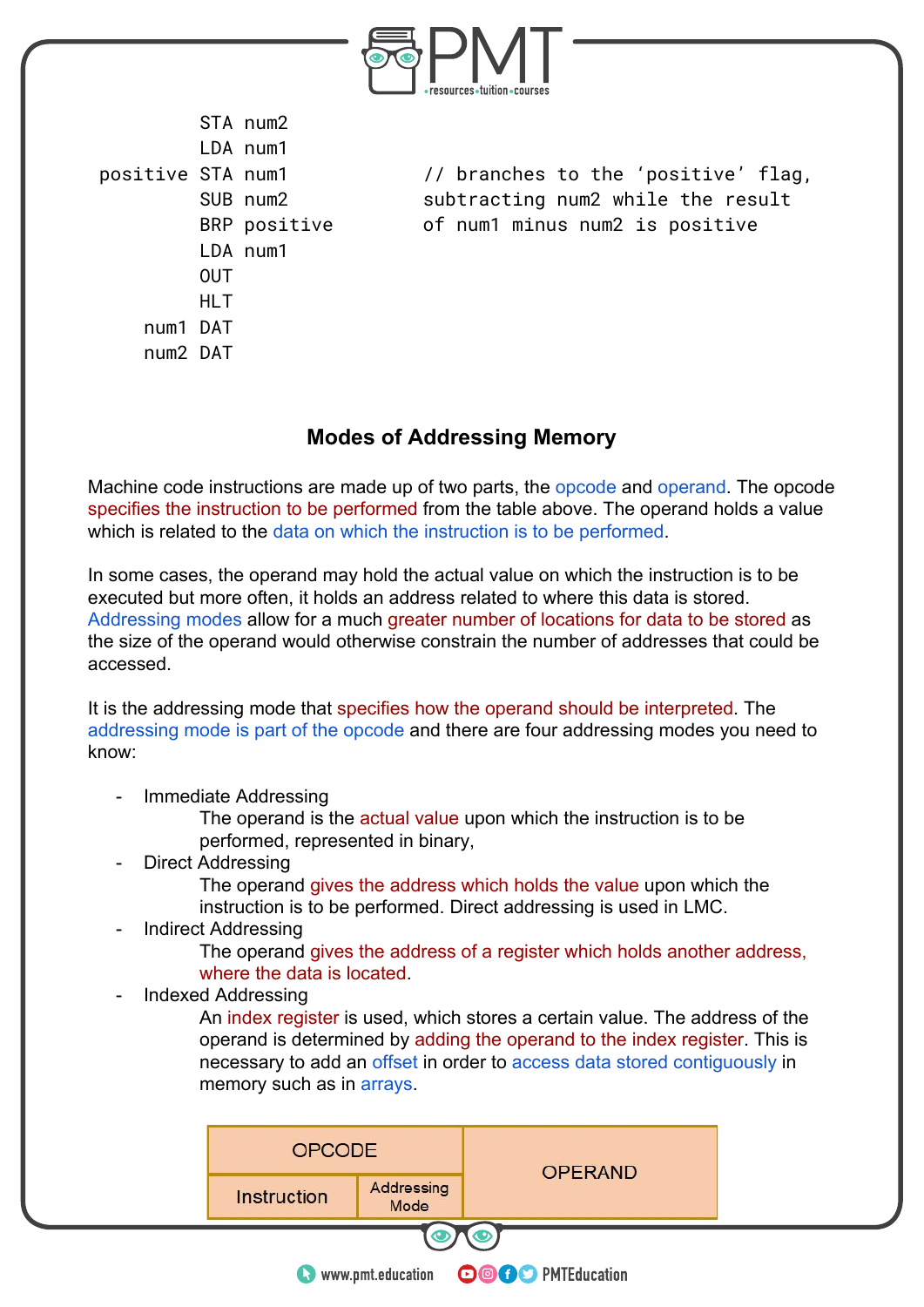

## **Object Oriented Language**

Object-oriented languages are built around the idea of classes. A class is a template for an object and defines the state and behaviour of an object. State is given by attributes which give an object's properties. Behaviour is defined by the methods associated with a class, which describe the actions it can perform.

Classes can be used to create objects by a process called instantiation. An object is a particular instance of a class, and a class can be used to create multiple objects with the same set of attributes and methods.

A class is usually associated with an entity. For example, take a class called 'Library'. It could have attributes 'number\_of\_books', 'number\_of\_computers' and methods 'add\_book' and 'remove\_book'. Similarly, 'Book' could also be a class.

| Library           | <b>Book</b>       |
|-------------------|-------------------|
| Methods           | <b>Methods</b>    |
| add book          | set reserved      |
| remove book       | set_onloan        |
| <b>Attributes</b> | <b>Attributes</b> |
| no_of_books       | reserved          |
| no_of_computers   | onloan            |

set\_reserved and set\_onloan are a special type of method called Setters. A setter is a method that sets the value of a particular attribute. In this example, 'set\_reserved' would set the attribute 'Reserved' to 'True' if someone was to reserve that book. A getter is another special method used in OOP which retrieves the value of a given attribute.

The reason getters and setters are used is to make sure attributes cannot be directly accessed and edited by users. This property of object-oriented programming is called encapsulation. Attributes are declared as private so can only be altered by public methods. Every class must also have a constructor method, which is called 'new'. A constructor allows a new object to be created.

Below is part of the pseudocode for the 'Book' class described above:

```
class Book: 
     private reserved 
     private onLoan 
     private author 
     private title 
     public procedure new(title,author,reserved,onLoan) 
          title = givenTitle 
          author= givenAuthor 
          reserved = givenReserved 
          onLoan = givenOnLoan 
     end procedure 
     public function set_reserved()
```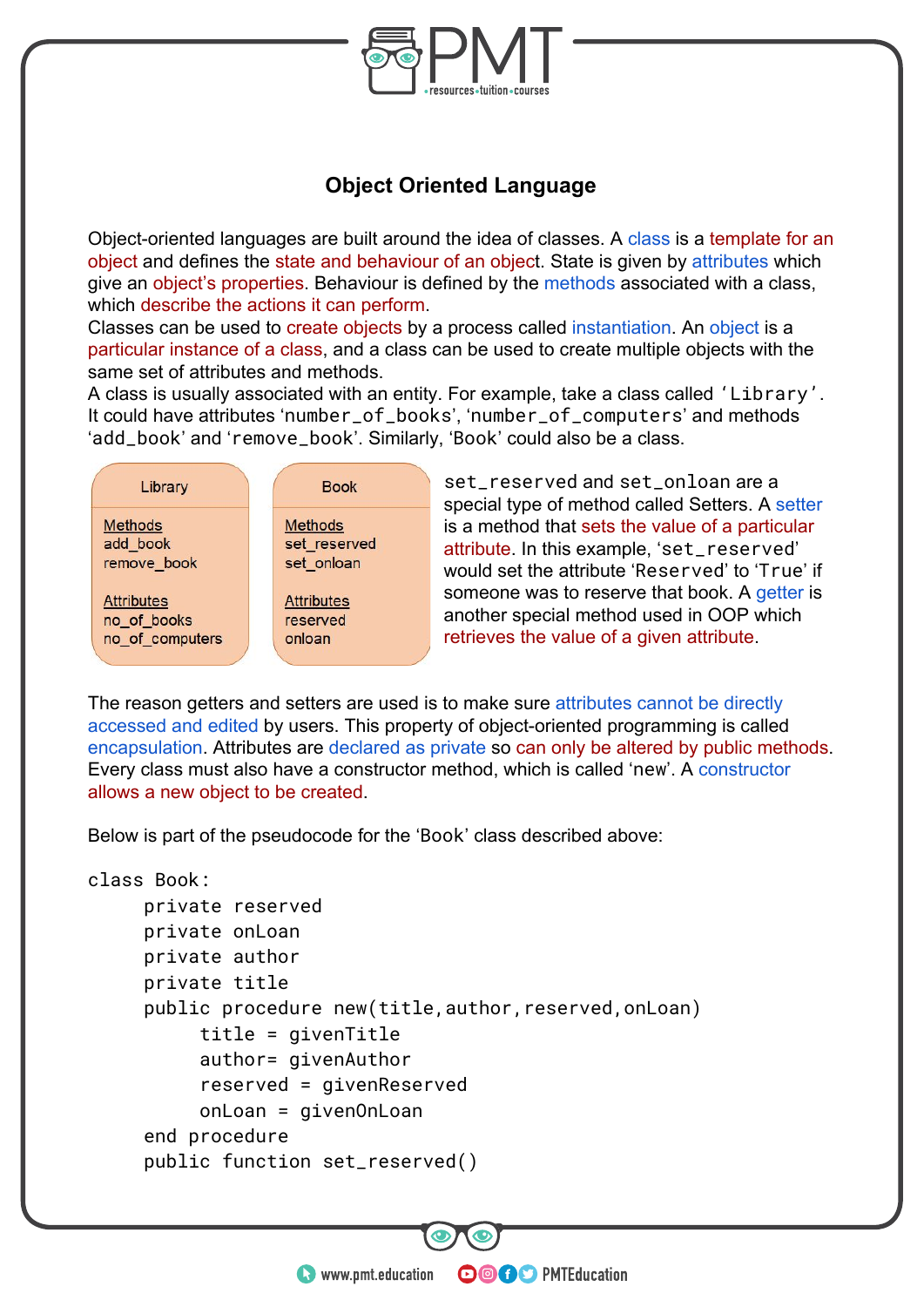

```
reserved=True 
     end function 
end class
```
In order for a new object to be created, the constructor is used to define the characteristics of the object as shown below:

```
myBook = new Book('Great Expectations', 'Charles 
Dickens', 'False', False')
```
When a book is reserved, the following code would be used to call the setter function on the myBook object.

myBook.set\_reserved()

Another property of object-oriented programming is inheritance. A class can inherit from another class and this relationship between classes is shown using the diagram to the right. The subclass (or derived class) will possess all of the methods and attributes of the superclass (or parent class) and can have its own additional properties. Considering the previous example, the 'Biography' class could inherit from 'Book' and have its own attributes such as 'Subject' and a shorter loan duration, but would still have an author and title, for example. This allows programmers to effectively reuse certain components and properties while making some changes.



Inheritance would be expressed as:

class Biography inherits Book

Polymorphism is a property of OOP that means objects can behave differently depending on their class. This can result in the same method producing different outputs depending on the object involved. There are two categories of polymorphism: overriding and overloading.

Overriding is redefining a method within a subclass and altering the code so that it functions differently and produces a different output.

Overloading is passing in different parameters into a method. Both of these forms of polymorphism would produce different results which would depend on the scenario.

#### **Advantages**

OOP allows for a high level of reusability, which makes it useful for projects where there are multiple components with similar properties. The properties of inheritance and polymorphism within OOP allow for this.

**OOOO** PMTEducation

Classes can also be used across multiple projects.

**C** www.pmt.education